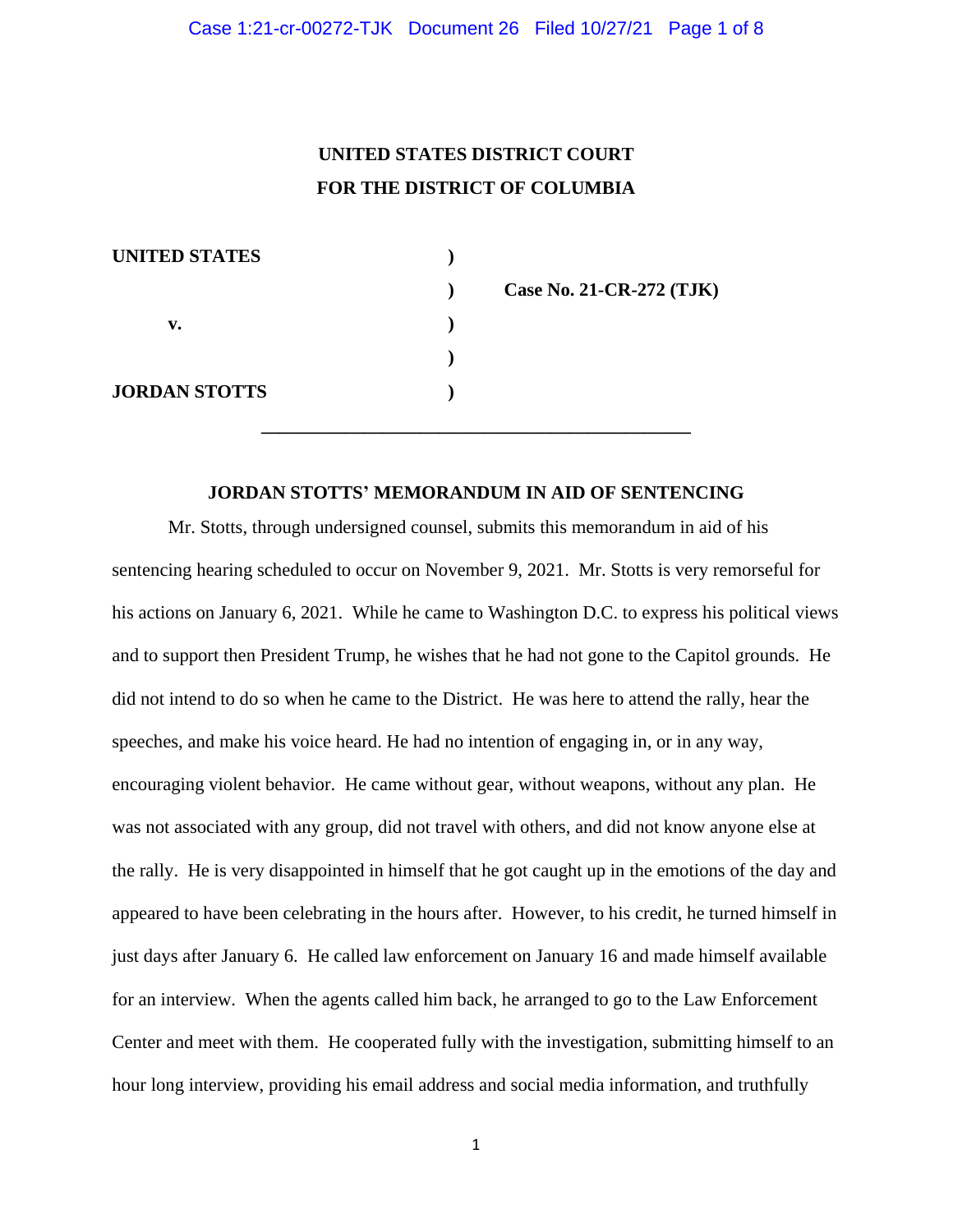## Case 1:21-cr-00272-TJK Document 26 Filed 10/27/21 Page 2 of 8

answering their questions to the best of his recollections. He described what he wore on January 6 and indeed, was wearing some of the same clothes on the day of the interview. He expressed his contrition, noting that he wished he had thought before he acted that day; he wished he had been with someone who would have been thinking more clearly and would have told him not to do what he was doing. He regretted getting caught up in the moment and acting so foolishly. While he was interviewed by the agents in January after voluntarily going to law enforcement on his own accord, he was not arrested until 2 months later. The FBI agents who interviewed him acknowledged in that interview that they were not concerned that he posed any threat. They asked, and he told them, how he could be reached. He was then allowed to leave and return home. He was not approached again for two months. Mr. Stotts made, and makes, no excuses for having entered the Capitol building. He stood ready then and stands ready now to accept the consequences for his behavior.

As this Court is well aware, the Court must impose a sentence that is "sufficient, but not greater than necessary, to comply with the purposes [of sentencing]." 18 U.S.C. §3553(a). In this case, understanding the full gravity of what occurred on January 6, 2021, and Mr. Stotts' role in those events, Mr. Stotts requests that the Court impose a period of probation with home confinement. He does not have the ability to pay a fine in light of his largely seasonal employment.

Mr. Stotts recognizes how serious the January 6 incident was and in no way attempts to minimize his involvement in it. Nevertheless, his charge is a Class B misdemeanor for which probation is typically an appropriate sentence. The sentencing guidelines do not even apply to misdemeanor offenses. Indeed, many felony offenses fall within a range that allows for a probationary sentence.

2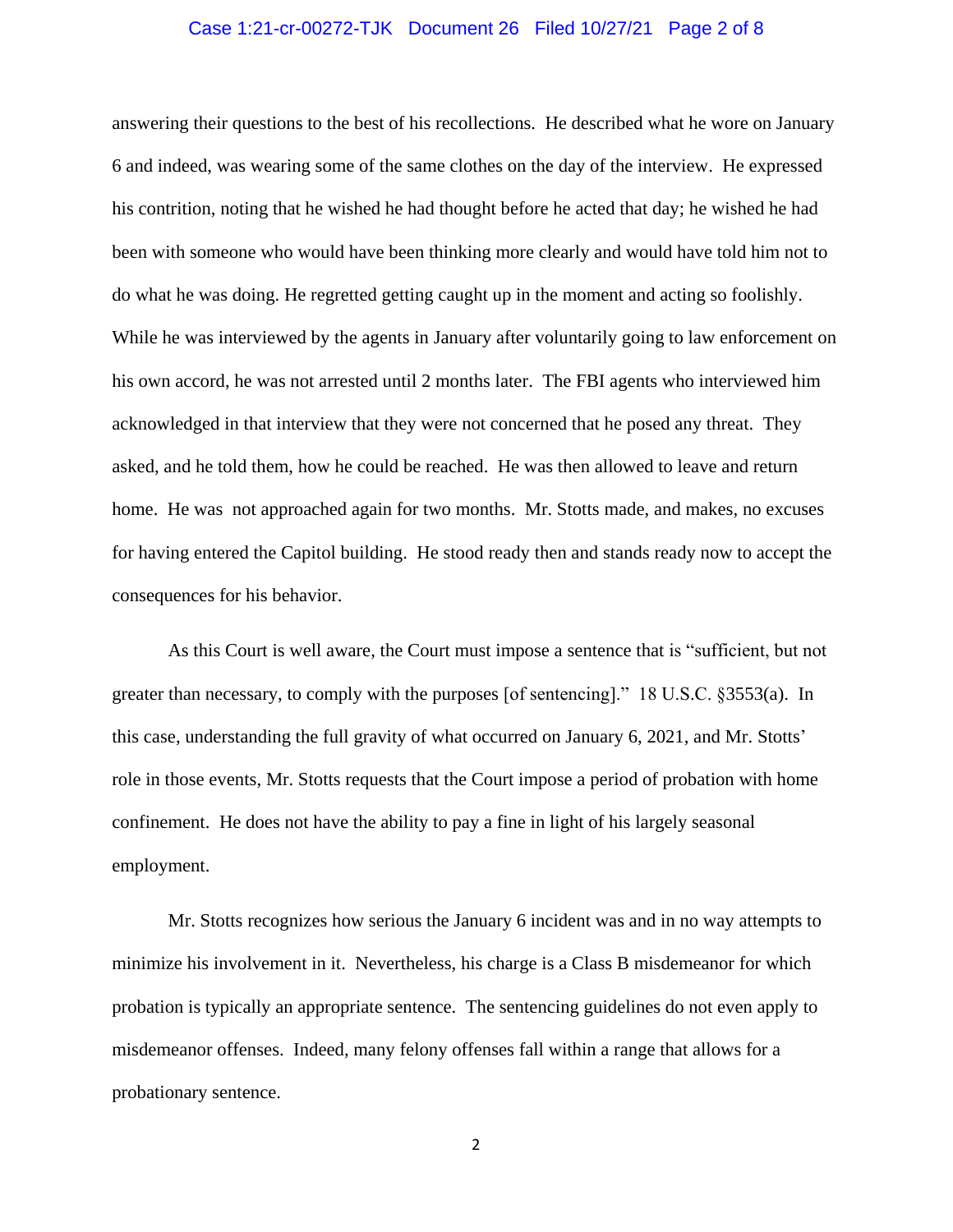## Case 1:21-cr-00272-TJK Document 26 Filed 10/27/21 Page 3 of 8

Mr. Stotts is a 32 year old man from Minnesota. He recently started his own landscaping business and is growing that company. He also works year round in greenhouses. During the off season, he often travels around the country in his van. During the month preceding January 6, Mr. Stotts had traveled to Arizona in his van. He then decided to make his way across country to visit his father in Florida. When he heard the call from the then President to his supporters to rally in D.C., Mr. Stotts decided to take a detour to the District of Columbia to attend the rally. As he told the FBI, he had never gone to a rally or protest before. He arrived in the DC area on January 4. He came into the city to do some sightseeing, then stayed in a campsite in Virginia. He returned on January 5 for the rally at Freedom Plaza and then again on January 6 for the speeches. Then, he made a decision he greatly regrets – he got caught up in the moment and followed a crowd of strangers up to and into the Capitol. He recognizes that the vision of him scaling the wall is bad, but at the time, it simply seemed like a challenge. Again, as he has said himself, it was a terrible lapse in judgment and one he deeply regrets. Most importantly, given the chance to do it again, he certainly would not.

While Mr. Stotts did take a video inside the Capitol and a few photos and did post a couple of posts in the immediate aftermath, after talking to his father and thinking about his actions, he posted no more. He never returned to D.C. and did not take part in any further disruptions. This incident and his arrest and the aftermath have caused him considerable anxiety, and he has done everything he can to cooperate with law enforcement and to quickly resolve this matter.

While Mr. Stotts does have some past criminal conduct, it is relatively minor and is more than a decade ago. The prior contacts he had stem from a prior problem he had with alcohol for which he has received treatment. Mr. Stotts leads a very simple and solitary life. He is single

3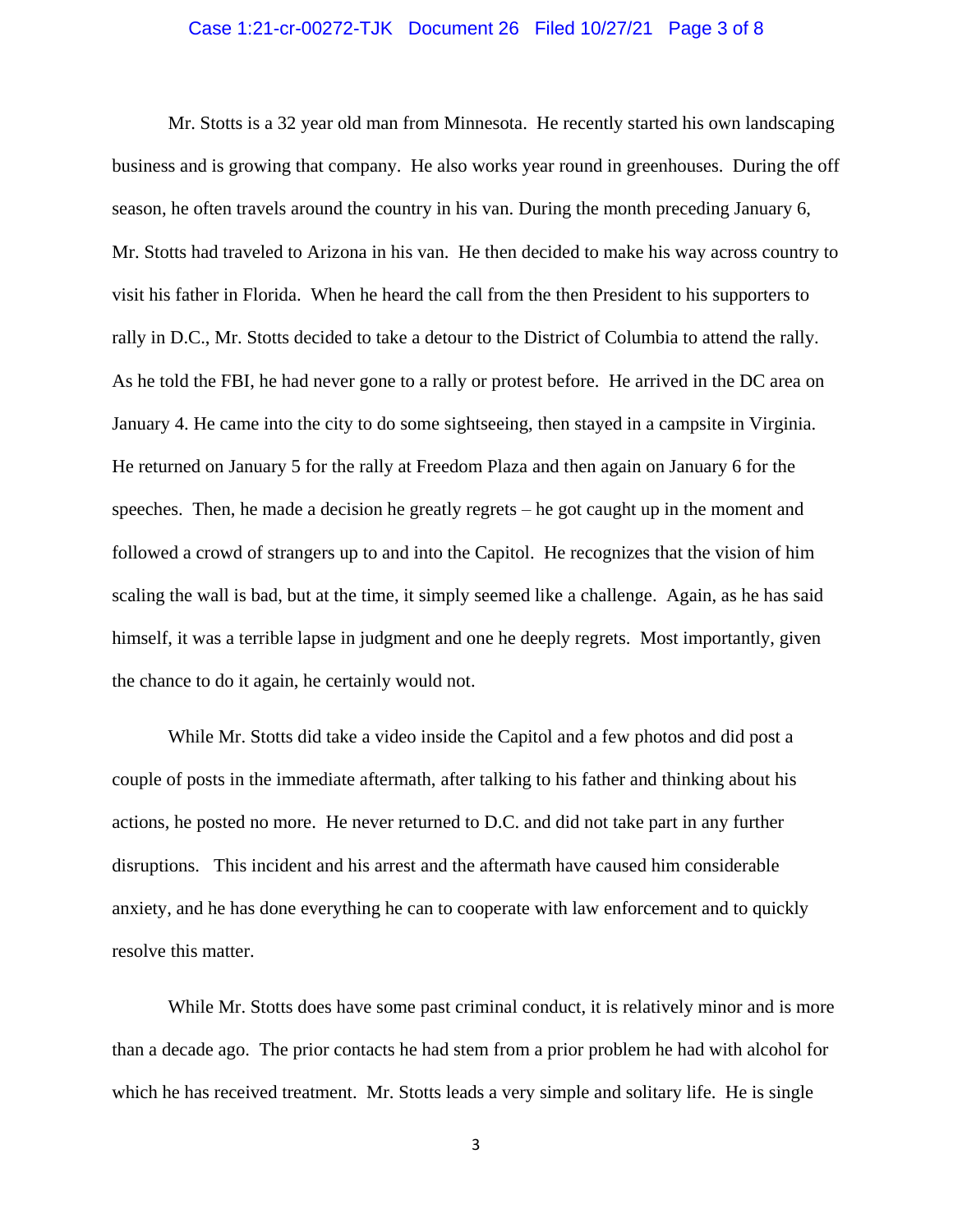## Case 1:21-cr-00272-TJK Document 26 Filed 10/27/21 Page 4 of 8

and has no children. His parents divorced when he was quite young and he has been on his own since he was 16 years old. He resides in a small town in Minnesota where he works in landscaping. In a typical year, (not this year) he hunts and fishes to support his food needs throughout the year. He is not part of any groups outside of a spiritual group. He attends weekly bible study which he has found very meaningful.

The purposes of sentencing include punishment, rehabilitation, general deterrence, specific deterrence, and incapacitation. In this case, there appears to be no need for incapacitation, specific deterrence or rehabilitation. Mr. Stotts' likelihood of recidivism is very low. He has expressed genuine remorse and contrition, he turned himself in and cooperated fully with law enforcement, he immediately indicated a desire to plead guilty and did so as soon as the government made the plea offer. His acceptance of responsibility was complete and without reservation. Thus, the purposes of sentencing that seem most at play are general deterrence and punishment.

The public will be adequately deterred by the sentences meted out against those who perpetrated the violence and mayhem at the Capitol and the negative publicity and collateral consequences attendant to even a misdemeanor conviction for the others involved. Those who would not be deterred by these consequences are likely not capable of being deterred. A period of probation does constitute punishment as one's liberty interests are curtailed by travel restrictions, reporting obligations, and limitations on one's personal freedoms.

The government concedes that Mr. Stotts committed no violent acts and destroyed no property. He did not destroy property, steal property, commit violent acts, or encourage others to do so. He left when asked to do so by law enforcement, although he acknowledges not as quickly as he should have. The government cites to his "shouting" at police officers. Mr. Stotts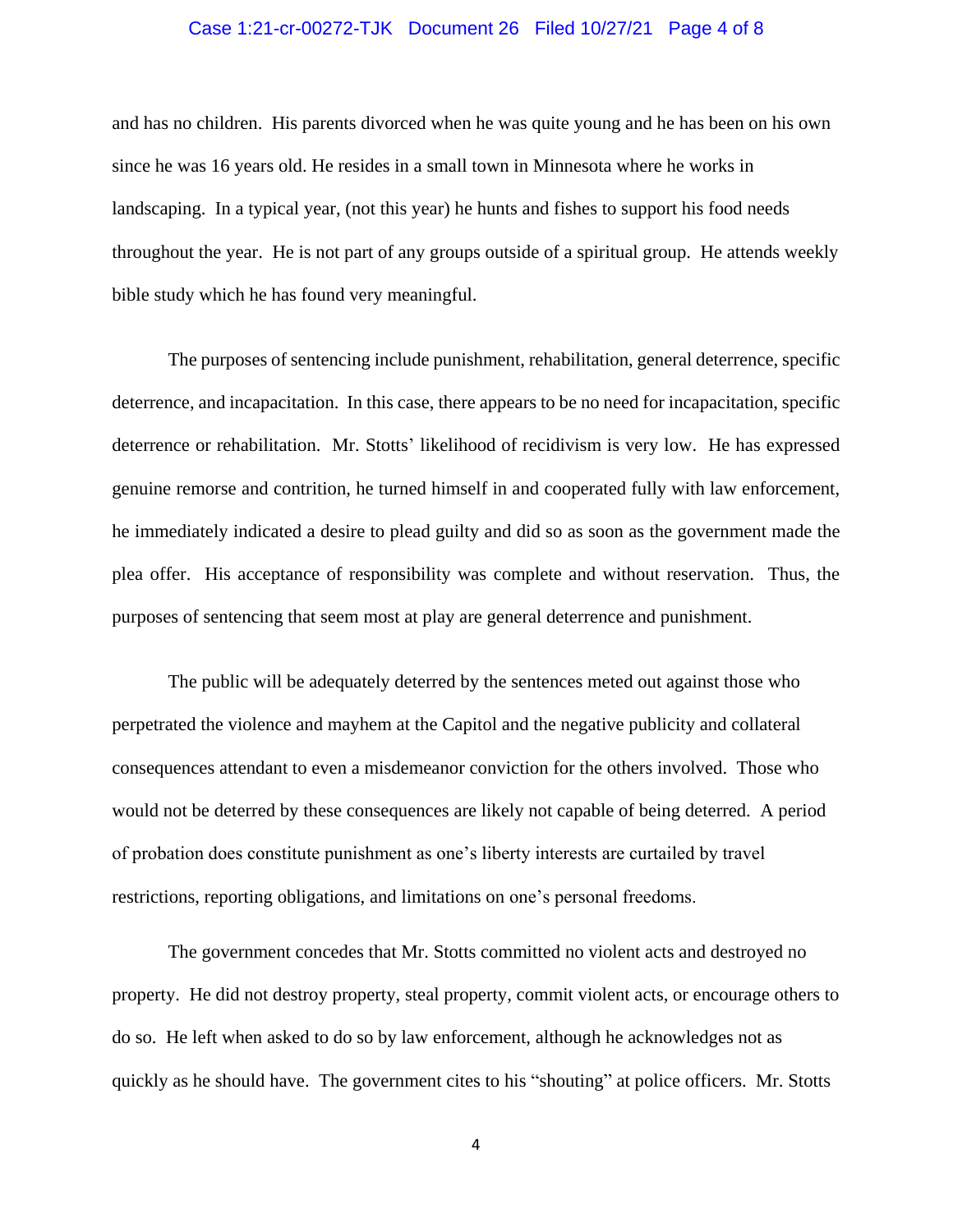## Case 1:21-cr-00272-TJK Document 26 Filed 10/27/21 Page 5 of 8

acknowledges that he was loud and obnoxious but he was singing and chanting, not threatening violence. Mr. Stotts engaged in no pre-planning or coordination activities. He came to D.C. by himself with the purpose of showing support for Mr. Trump, but he never intended to breach the Capitol and he never intended violence. He brought no weapons or even defensive gear with him. After the immediate aftermath of January 6, he did not post on social media bragging about his involvement or encouraging bad actions. When he met with law enforcement after the event, he made no excuses for his behavior, was sincerely contrite, did not blame law enforcement for his predicament, and did not rationalize his actions.

Another factor to consider is that Mr. Stotts accepted full responsibility very early on. While it is not appropriate to punish an individual for asserting their right to go to trial and to have the government held to its burden of proof, there is a societal benefit when people who have done wrong acknowledge that wrongdoing in a public way as Mr. Stotts has done. This has a deterrent effect on future wrongdoing and has a positive effect on others taking responsibility for their actions.

On the issue of sentencing disparity, counsel appreciates that the government has attempted to set out meaningful distinctions in cases and some coherent rationale for the recommendations it makes. However, those distinctions are not as clear as the government has suggested, and there is no scientific formula that will lead to sentencing uniformity. In a District with as many judges as this District has, there can be no definitive sentence that addresses the unique facts and circumstances of each case.

Sentences in these cases certainly have not been consistent. *See e.g*., *United States v. Anna Morgan Lloyd*, 21-cr-164 (RCL) (probation imposed as requested by government); *United States v. Dona Bissey*, 21-165 (TSC) (14 days incarceration over the government's request for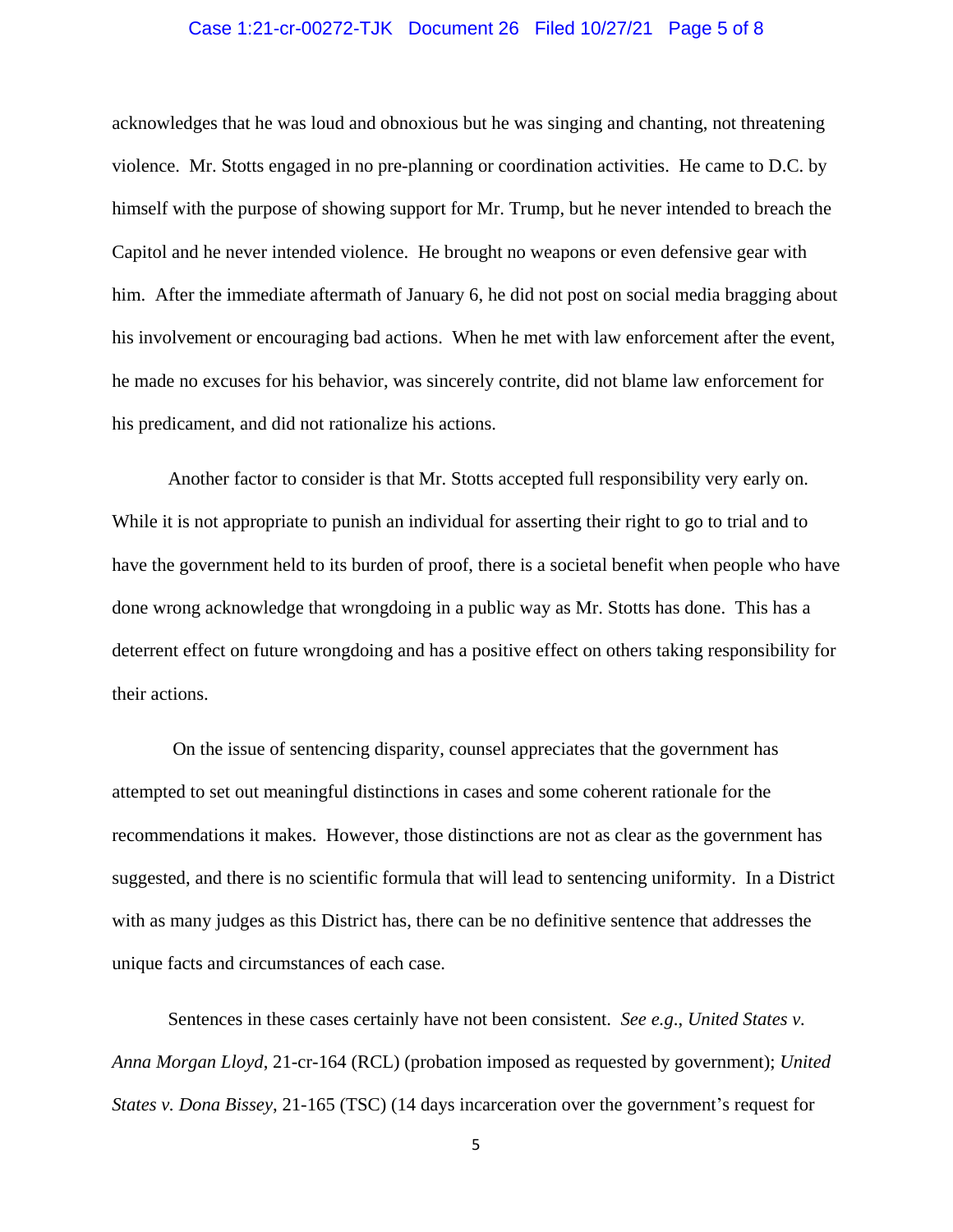#### Case 1:21-cr-00272-TJK Document 26 Filed 10/27/21 Page 6 of 8

probation); *United States v. Jessica and Joshua Bustle*, 21-Cr-238 (TFH) (probation with home confinement imposed with lesser terms of home confinement than requested by government); *United States v. Andrew Bennett*, Crim. No. 21-227 (JEB) (probation with home confinement imposed); *United States v. Danielle Doyle,* Crim. No. 21-00234 (TNM) (2 months probation with fine imposed); *United States v. Valerie Ehrke*, 21-cr-97 (PLF) (probation imposed as requested by government); *United States v. Karl Dresch*, Crim. No. 21-0071(ABJ) (6 months incarceration already served); *United States v. Jancart*, 21-CR- 148 (JEB) (45 days incarceration); *United States v. Rau*, 21-CR-467 (JEB) (45 days incarceration); *United States v. Mazzaco*, 21-CR-54 (TSC) (45 days incarceration when government requested probation with home confinement); *United States v. Thomas Vinson and Lori Vinson*, 21-CR-55 (RBW) (Probation with community service and fine); *United States v. Eliel Rosa*, 21-68 (TNM) (12 months probation with community service); *United States v. Thomas Gallagher*, 21-Cr-41 (24 months probation); *United States v. Edward Hemenway*, 21-CR-49 (TSC) (45 days incarceration; government requested 30); *United States v. Robert Bauer*, 21-CR-49 (45 days incarceration; government requested 30).

And, the government's recommendations in cases where they have made them, are not consistent. *See e.g*., *United States v. Danielle Doyle*, Crim. No. 21-00234 (TNM) (government recommended probation with two months home confinement despite noting she entered through broken window, yelled at officers, and was not fully transparent in her interview with law enforcement); *United States v. Robert Reeder*, Crim. No. 21-166 (TFH) (government requested 2 months incarceration then increased its recommendation to 6 months after learning he had engaged in violence inside the Capitol); *United States v. Jessica and Joshua Bustle*, 21-00238 (TFH) (government recommended probation with home confinement for Ms. Bustle who posted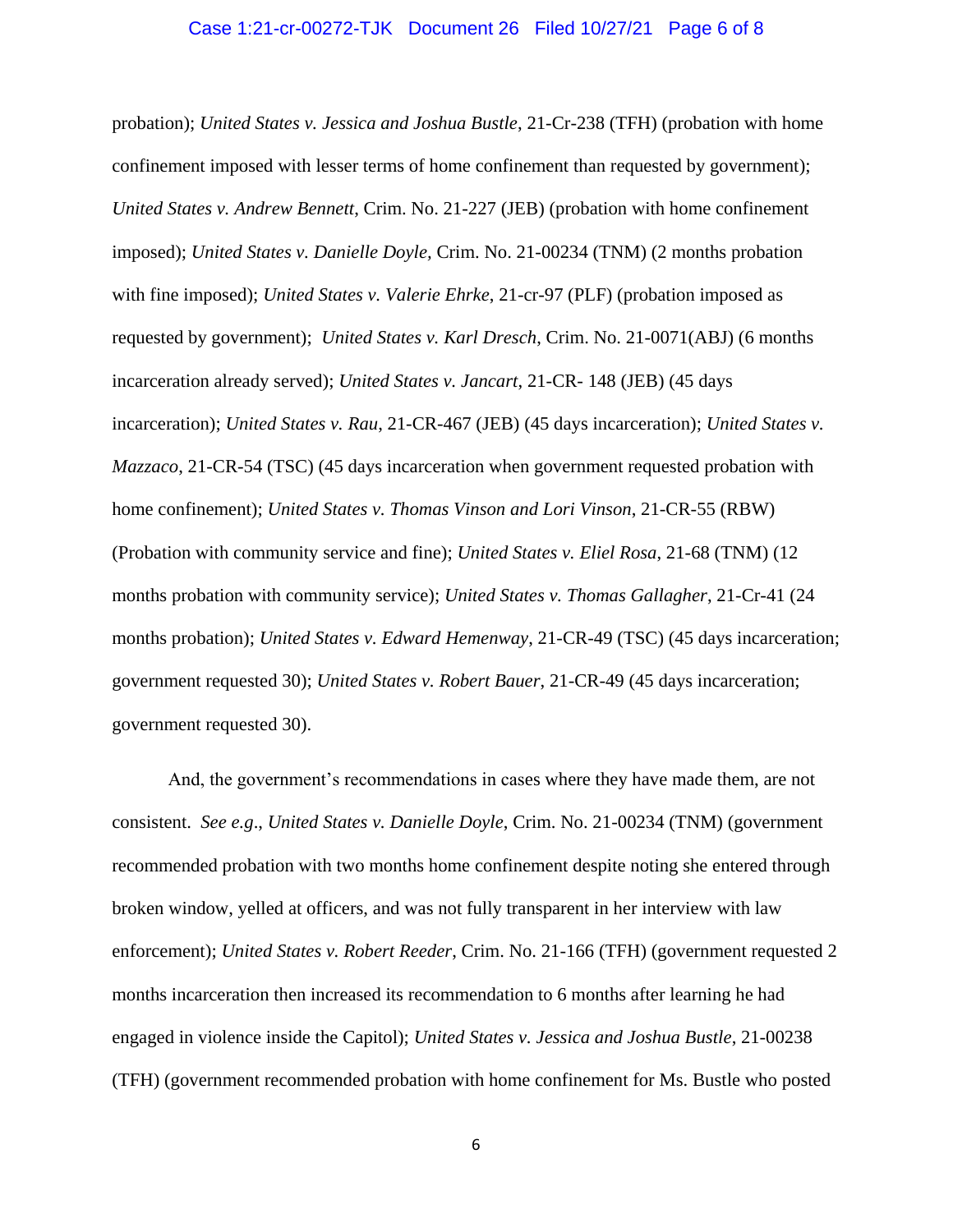## Case 1:21-cr-00272-TJK Document 26 Filed 10/27/21 Page 7 of 8

on social media that Mike Pence was a traitor, denied media accounts of violence were accurate, minimized the conduct of all of the rioters, called for a revolution even after the events of January 6, encouraged the rioters to be proud of their actions, and minimized the impact of that day on lawmakers and democracy); *United States v. Andrew Bennett*, Crim. No. 21-227 (JEB) (government requested probation with home confinement noting that Bennett espoused conspiracy theories about the election, was an admirer, albeit not a member of the Proud Boys, and boasted about his conduct); *United States v. Brittany Dillon*, 21-CR-360 (government requested probation with home confinement, despite noting that Ms. Dillon came with the explicit intention of going to the Capitol, called the Police "the devil", called for an all out civil war and anarchy).

 In the end, this Court is faced with the task of meting out a just and appropriate sentence given all of the factors involved, and Mr. Stotts places his trust in this Court to do just that.

Respectfully submitted,

A. J. KRAMER FEDERAL PUBLIC DEFENDER

 $\sqrt{s/}$ 

MICHELLE PETERSON Chief Assistant Federal Public Defender 625 Indiana Avenue, N.W. Suite 550 Washington, D.C. 20004